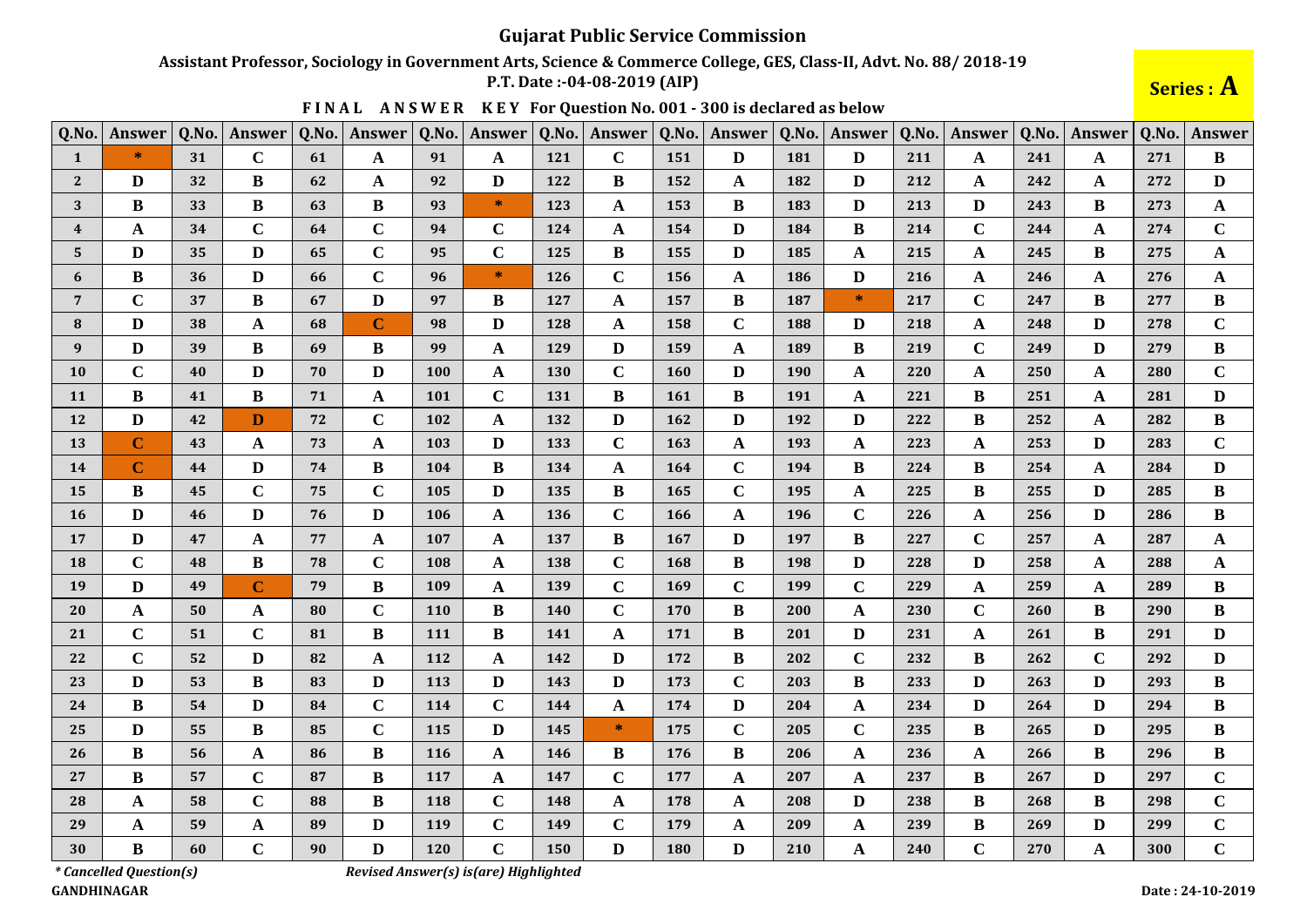Assistant Professor, Sociology in Government Arts, Science & Commerce College, GES, Class-II, Advt. No. 88/2018-19

P.T. Date: -04-08-2019 (AIP)

Series : B

 $\mathbf C$ 

 $\mathbf{A}$ 

299

300

| Q.No.          | Answer      | Q.No. | Answer      | Q.No. | <b>Answer</b> | Q.No.      | Answer      | Q.No.      | <b>Answer</b> | Q.No.      | Answer       | Q.No. | <b>Answer</b> | Q.No. | Answer      | Q.No. | <b>Answer</b> | Q.No. | Answer      |
|----------------|-------------|-------|-------------|-------|---------------|------------|-------------|------------|---------------|------------|--------------|-------|---------------|-------|-------------|-------|---------------|-------|-------------|
| 1              | $\mathbf C$ | 31    | $\mathbf C$ | 61    | B             | 91         | B           | 121        | A             | 151        | B            | 181   | $\mathbf C$   | 211   | A           | 241   | B             | 271   | D           |
| $\overline{2}$ | $\mathbf C$ | 32    | D           | 62    | A             | 92         | D           | 122        | D             | 152        | B            | 182   | A             | 212   | B           | 242   | $\mathbf C$   | 272   | D           |
| 3              | D           | 33    | B           | 63    | $\mathbf{D}$  | 93         | $\mathbf C$ | <b>123</b> | D             | 153        | $\mathbf C$  | 183   | D             | 213   | D           | 243   | $\bf{D}$      | 273   | B           |
| $\overline{4}$ | B           | 34    | D           | 64    | $\mathbf C$   | 94         | C           | 124        | A             | 154        | D            | 184   | $\bf{B}$      | 214   | D           | 244   | D             | 274   | B           |
| 5              | D           | 35    | B           | 65    | $\mathbf C$   | 95         | B           | 125        | $\ast$        | 155        | $\mathbf C$  | 185   | D             | 215   | B           | 245   | D             | 275   | B           |
| 6              | B           | 36    | $\mathbf A$ | 66    | $\bf{B}$      | 96         | D           | <b>126</b> | B             | 156        | B            | 186   | $\mathbf A$   | 216   | A           | 246   | B             | 276   | B           |
| $\overline{7}$ | B           | 37    | $\mathbf C$ | 67    | B             | 97         | D           | 127        | $\mathbf C$   | 157        | A            | 187   | $\mathbf{A}$  | 217   | B           | 247   | $\bf{D}$      | 277   | $\mathbf C$ |
| 8              | A           | 38    | $\mathbf C$ | 68    | B             | 98         | $\mathbf C$ | 128        | A             | 158        | $\mathbf{A}$ | 188   | A             | 218   | B           | 248   | B             | 278   | $\mathbf C$ |
| 9              | A           | 39    | A           | 69    | $\mathbf{D}$  | 99         | D           | 129        | $\mathbf C$   | 159        | A            | 189   | $\mathbf A$   | 219   | B           | 249   | D             | 279   | $\mathbf C$ |
| <b>10</b>      | B           | 40    | $\mathbf C$ | 70    | D             | 100        | A           | 130        | D             | <b>160</b> | D            | 190   | $\bf{B}$      | 220   | $\mathbf C$ | 250   | A             | 280   | $\mathbf C$ |
| <b>11</b>      | $\mathbf C$ | 41    | A           | 71    | A             | 101        | $\mathbf C$ | 131        | D             | <b>161</b> | D            | 191   | $\bf{B}$      | 221   | A           | 251   | B             | 281   | D           |
| 12             | B           | 42    | A           | 72    | D             | 102        | B           | 132        | A             | 162        | D            | 192   | A             | 222   | A           | 252   | D             | 282   | $\mathbf C$ |
| 13             | B           | 43    | B           | 73    | *             | 103        | A           | 133        | B             | 163        | D            | 193   | D             | 223   | B           | 253   | A             | 283   | B           |
| 14             | $\mathbf C$ | 44    | $\mathbf C$ | 74    | $\mathbf C$   | 104        | A           | 134        | D             | 164        | B            | 194   | $\mathbf C$   | 224   | A           | 254   | $\mathbf C$   | 284   | A           |
| 15             | D           | 45    | $\mathbf C$ | 75    | $\mathbf C$   | 105        | B           | 135        | D             | 165        | A            | 195   | $\mathbf{D}$  | 225   | B           | 255   | A             | 285   | $\mathbf C$ |
| <b>16</b>      | D           | 46    | $\mathbf C$ | 76    | $\ast$        | 106        | $\mathbf C$ | 136        | A             | 166        | D            | 196   | $\mathbf{A}$  | 226   | A           | 256   | A             | 286   | $\mathbf A$ |
| 17             | B           | 47    | D           | 77    | $\bf{B}$      | 107        | A           | 137        | B             | 167        | $\ast$       | 197   | $\mathbf A$   | 227   | B           | 257   | B             | 287   | $\mathbf A$ |
| 18             | A           | 48    | $\mathbf C$ | 78    | D             | 108        | A           | 138        | $\mathbf C$   | 168        | D            | 198   | $\mathbf C$   | 228   | D           | 258   | $\mathbf C$   | 288   | D           |
| 19             | B           | 49    | $\bf{B}$    | 79    | $\mathbf A$   | 109        | D           | 139        | A             | 169        | B            | 199   | $\mathbf C$   | 229   | D           | 259   | B             | 289   | $\mathbf A$ |
| 20             | D           | 50    | D           | 80    | A             | <b>110</b> | $\mathbf C$ | <b>140</b> | D             | 170        | A            | 200   | $\mathbf C$   | 230   | A           | 260   | $\mathbf C$   | 290   | A           |
| 21             | B           | 51    | A           | 81    | $\ast$        | 111        | B           | 141        | B             | 171        | A            | 201   | $\bf{B}$      | 231   | A           | 261   | D             | 291   | $\mathbf A$ |
| 22             | D           | 52    | $\mathbf C$ | 82    | D             | 112        | D           | 142        | D             | 172        | D            | 202   | B             | 232   | A           | 262   | B             | 292   | A           |
| 23             | A           | 53    | A           | 83    | B             | 113        | $\mathbf C$ | 143        | A             | 173        | A            | 203   | A             | 233   | D           | 263   | $\mathbf C$   | 293   | D           |
| 24             | D           | 54    | B           | 84    | $\mathbf A$   | 114        | A           | 144        | $\mathbf C$   | 174        | B            | 204   | $\bf{B}$      | 234   | A           | 264   | D             | 294   | $\mathbf C$ |
| 25             | $\mathbf C$ | 55    | $\mathbf C$ | 85    | $\mathbf{D}$  | 115        | B           | 145        | $\mathbf C$   | 175        | A            | 205   | $\bf{B}$      | 235   | D           | 265   | $\bf{B}$      | 295   | $\mathbf A$ |
| 26             | D           | 56    | D           | 86    | $\bf{B}$      | 116        | $\mathbf C$ | 146        | A             | 176        | $\mathbf C$  | 206   | $\mathbf{A}$  | 236   | D           | 266   | B             | 296   | $\mathbf A$ |
| 27             | A           | 57    | A           | 87    | $\mathbf C$   | 117        | $\bf{B}$    | 147        | D             | 177        | B            | 207   | $\bf C$       | 237   | A           | 267   | A             | 297   | $\mathbf C$ |
| 28             | B           | 58    | $\mathbf C$ | 88    | D             | 118        | $\mathbf C$ | 148        | B             | 178        | D            | 208   | D             | 238   | A           | 268   | $\mathbf{A}$  | 298   | A           |

 $\mathbf C$ 

 $\bf{B}$ 

179

180

 $\mathbf C$ 

 $\mathbf{A}$ 

209

210

239

240

 $\mathbf{A}$ 

 $\mathbf C$ 

269

270

 $\mathbf{A}$ 

 $\bf{B}$ 

 $\bf{B}$ 

 $\bf{B}$ 

FINAL ANSWER KEY For Question No. 001 - 300 is declared as below

*\** Cancelled Question(s)

 $\mathbf C$ 

 $\mathbf{A}$ 

59

60

 $\bf{B}$ 

 $\mathbf C$ 

89

90

D

 $\mathbf C$ 

Revised Answer(s) is(are) Highlighted

 $\mathbf C$ 

 $\mathbf C$ 

149

150

119

120

**GANDHINAGAR** 

29

30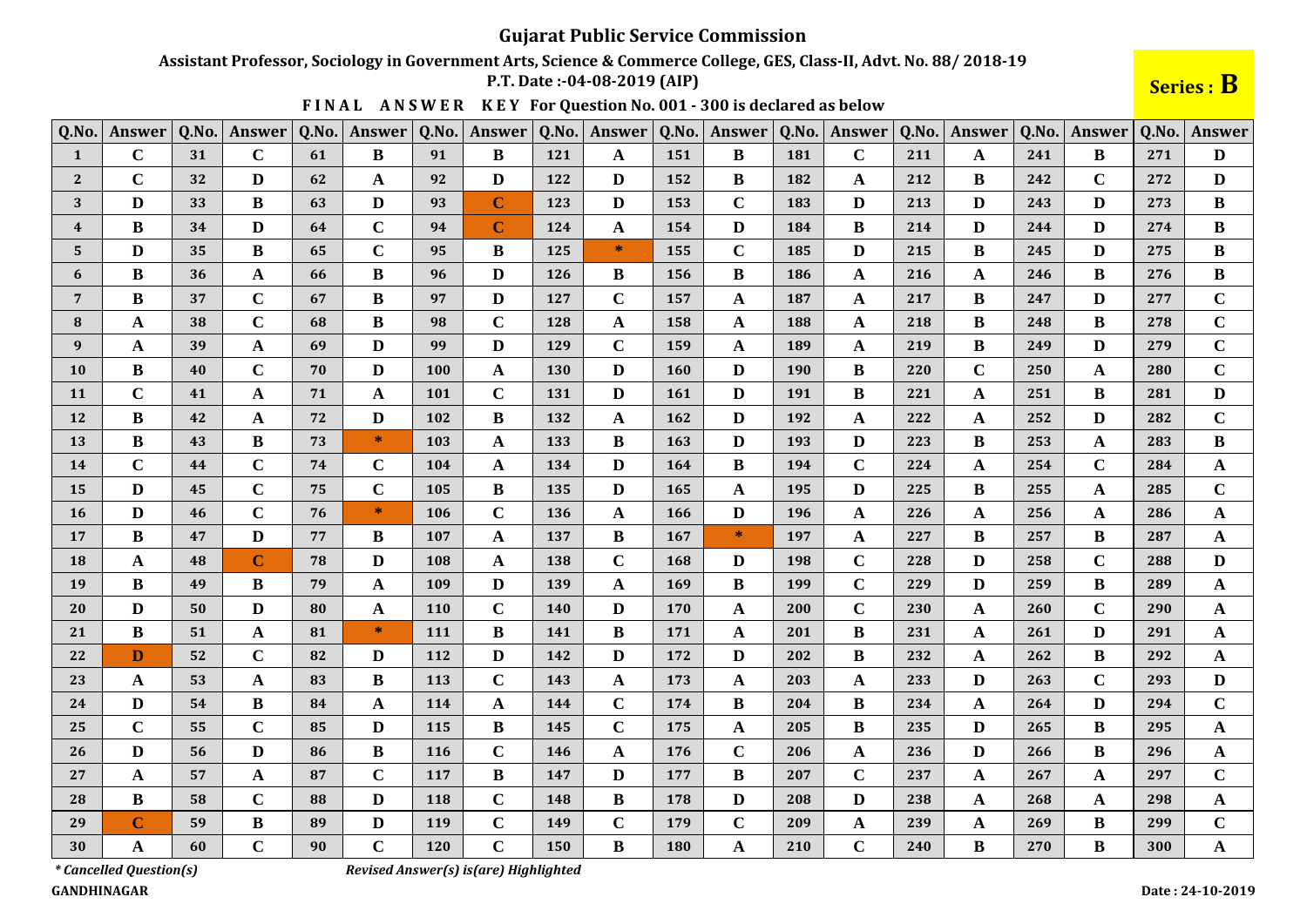#### Assistant Professor, Sociology in Government Arts, Science & Commerce College, GES, Class-II, Advt. No. 88/2018-19

P.T. Date: -04-08-2019 (AIP)

Series : C

|  |  |  | FINAL ANSWER KEY For Question No. 001 - 300 is declared as below |
|--|--|--|------------------------------------------------------------------|
|--|--|--|------------------------------------------------------------------|

| Q.No.                   | Answer       | Q.No. | Answer       | Q.No. | Answer         | Q.No. | Answer       | Q.No.      | Answer       | Q.No.      | Answer       | Q.No. | Answer       | Q.No. | <b>Answer</b> | Q.No. | Answer      | Q.No. | Answer       |
|-------------------------|--------------|-------|--------------|-------|----------------|-------|--------------|------------|--------------|------------|--------------|-------|--------------|-------|---------------|-------|-------------|-------|--------------|
| $\mathbf{1}$            | B            | 31    | A            | 61    | $\ast$         | 91    | $\mathbf C$  | 121        | B            | 151        | B            | 181   | A            | 211   | D             | 241   | B           | 271   | A            |
| $\overline{2}$          | A            | 32    | $\mathbf C$  | 62    | D              | 92    | D            | 122        | D            | 152        | D            | 182   | D            | 212   | D             | 242   | B           | 272   | A            |
| 3                       | $\mathbf{D}$ | 33    | $\mathbf{A}$ | 63    | $\bf{B}$       | 93    | $\bf{B}$     | 123        | $\mathbf{A}$ | 153        | $\mathbf C$  | 183   | $\mathbf{D}$ | 213   | $\bf{B}$      | 243   | A           | 273   | D            |
| $\boldsymbol{4}$        | $\mathbf C$  | 34    | B            | 64    | $\mathbf A$    | 94    | D            | 124        | $\mathbf C$  | 154        | A            | 184   | $\mathbf{A}$ | 214   | B             | 244   | B           | 274   | $\mathbf C$  |
| $\overline{\mathbf{5}}$ | $\mathbf C$  | 35    | $\mathbf C$  | 65    | $\mathbf{D}$   | 95    | $\bf{B}$     | <b>125</b> | $\mathbf C$  | 155        | $\bf{B}$     | 185   | $\ast$       | 215   | $\bf{B}$      | 245   | B           | 275   | $\mathbf A$  |
| 6                       | B            | 36    | D            | 66    | B              | 96    | A            | 126        | A            | 156        | $\mathbf C$  | 186   | B            | 216   | B             | 246   | A           | 276   | A            |
| 7                       | B            | 37    | A            | 67    | $\mathbf C$    | 97    | $\mathbf C$  | 127        | D            | 157        | B            | 187   | $\mathbf C$  | 217   | $\mathbf C$   | 247   | $\mathbf C$ | 277   | $\mathbf C$  |
| 8                       | B            | 38    | $\mathbf C$  | 68    | $\mathbf{D}$   | 98    | $\mathbf C$  | 128        | B            | 158        | $\mathbf C$  | 188   | $\mathbf{A}$ | 218   | $\mathbf C$   | 248   | D           | 278   | $\mathbf{A}$ |
| 9                       | D            | 39    | B            | 69    | $\mathbf{D}$   | 99    | A            | 129        | $\mathbf C$  | 159        | $\mathbf C$  | 189   | $\mathbf C$  | 219   | $\mathbf C$   | 249   | A           | 279   | $\mathbf C$  |
| <b>10</b>               | D            | 40    | $\mathbf C$  | 70    | $\mathbf C$    | 100   | $\mathbf C$  | 130        | B            | 160        | $\mathbf C$  | 190   | $\mathbf{D}$ | 220   | $\mathbf C$   | 250   | $\mathbf C$ | 280   | $\mathbf A$  |
| <b>11</b>               | A            | 41    | $\mathbf C$  | 71    | B              | 101   | D            | 131        | B            | 161        | $\mathbf C$  | 191   | $\mathbf{D}$ | 221   | B             | 251   | A           | 281   | $\mathbf A$  |
| 12                      | D            | 42    | $\mathbf C$  | 72    | $\mathbf{D}$   | 102   | D            | 132        | B            | 162        | A            | 192   | $\mathbf A$  | 222   | $\mathbf C$   | 252   | B           | 282   | A            |
| 13                      | $\ast$       | 43    | D            | 73    | $\mathbf C$    | 103   | D            | 133        | $\mathbf C$  | 163        | D            | 193   | $\bf{B}$     | 223   | D             | 253   | D           | 283   | B            |
| 14                      | $\mathbf C$  | 44    | $\bf{B}$     | 74    | $\overline{C}$ | 104   | $\bf{B}$     | 134        | D            | 164        | $\bf{B}$     | 194   | $\mathbf{D}$ | 224   | $\mathbf{D}$  | 254   | D           | 284   | A            |
| 15                      | $\mathbf C$  | 45    | D            | 75    | $\bf{B}$       | 105   | A            | 135        | $\mathbf C$  | 165        | D            | 195   | $\mathbf{D}$ | 225   | D             | 255   | B           | 285   | $\bf{B}$     |
| <b>16</b>               | $\ast$       | 46    | B            | 76    | D              | 106   | D            | 136        | B            | 166        | A            | 196   | A            | 226   | B             | 256   | A           | 286   | $\mathbf A$  |
| 17                      | B            | 47    | B            | 77    | D              | 107   | $\ast$       | 137        | A            | 167        | $\mathbf{A}$ | 197   | $\bf{B}$     | 227   | D             | 257   | B           | 287   | B            |
| 18                      | D            | 48    | A            | 78    | $\mathbf C$    | 108   | $\mathbf{D}$ | 138        | A            | 168        | A            | 198   | $\mathbf C$  | 228   | B             | 258   | B           | 288   | D            |
| 19                      | A            | 49    | A            | 79    | $\mathbf D$    | 109   | B            | 139        | A            | 169        | A            | 199   | $\mathbf A$  | 229   | D             | 259   | B           | 289   | $\mathbf{D}$ |
| <b>20</b>               | A            | 50    | B            | 80    | $\mathbf{A}$   | 110   | A            | <b>140</b> | D            | 170        | B            | 200   | $\mathbf{D}$ | 230   | A             | 260   | $\mathbf C$ | 290   | $\mathbf A$  |
| 21                      | $\mathbf{A}$ | 51    | $\mathbf C$  | 81    | $\bf{B}$       | 111   | A            | 141        | $\mathbf C$  | 171        | $\bf{B}$     | 201   | $\mathbf{D}$ | 231   | $\bf{B}$      | 261   | D           | 291   | $\mathbf A$  |
| 22                      | A            | 52    | B            | 82    | D              | 112   | D            | 142        | B            | 172        | A            | 202   | $\bf{B}$     | 232   | D             | 262   | $\mathbf C$ | 292   | A            |
| 23                      | $\bf{B}$     | 53    | $\bf{B}$     | 83    | $\mathbf A$    | 113   | $\mathbf{A}$ | 143        | $\mathbf A$  | 173        | $\mathbf{D}$ | 203   | $\mathbf C$  | 233   | $\mathbf A$   | 263   | $\bf{B}$    | 293   | D            |
| 24                      | $\mathbf C$  | 54    | $\mathbf C$  | 84    | $\mathbf D$    | 114   | B            | 144        | A            | 174        | $\mathbf C$  | 204   | $\mathbf{D}$ | 234   | $\mathbf C$   | 264   | A           | 294   | $\mathbf A$  |
| 25                      | $\mathbf C$  | 55    | D            | 85    | $\mathbf C$    | 115   | A            | 145        | B            | 175        | D            | 205   | $\bf{B}$     | 235   | A             | 265   | $\mathbf C$ | 295   | D            |
| 26                      | $\mathbf C$  | 56    | D            | 86    | $\mathbf{D}$   | 116   | $\mathbf C$  | 146        | $\mathbf C$  | 176        | A            | 206   | $\bf{B}$     | 236   | A             | 266   | A           | 296   | D            |
| 27                      | D            | 57    | B            | 87    | $\mathbf A$    | 117   | B            | 147        | A            | 177        | A            | 207   | $\mathbf A$  | 237   | B             | 267   | A           | 297   | A            |
| 28                      | $\mathbf C$  | 58    | $\mathbf{A}$ | 88    | $\, {\bf B}$   | 118   | $\mathbf{D}$ | 148        | $\mathbf A$  | 178        | $\mathbf C$  | 208   | $\mathbf A$  | 238   | $\mathbf C$   | 268   | D           | 298   | $\mathbf A$  |
| 29                      | B            | 59    | B            | 89    | $\mathbf C$    | 119   | $\bf C$      | 149        | D            | 179        | $\mathbf C$  | 209   | $\bf{B}$     | 239   | B             | 269   | A           | 299   | $\mathbf A$  |
| 30                      | $\mathbf{D}$ | 60    | $\mathbf{D}$ | 90    | $\mathbf{A}$   | 120   | A            | 150        | $\mathbf C$  | <b>180</b> | $\mathbf C$  | 210   | $\bf{B}$     | 240   | $\mathbf C$   | 270   | $\mathbf A$ | 300   | $\, {\bf B}$ |

*\* Cancelled Question(s)* 

Revised Answer(s) is(are) Highlighted

**GANDHINAGAR**